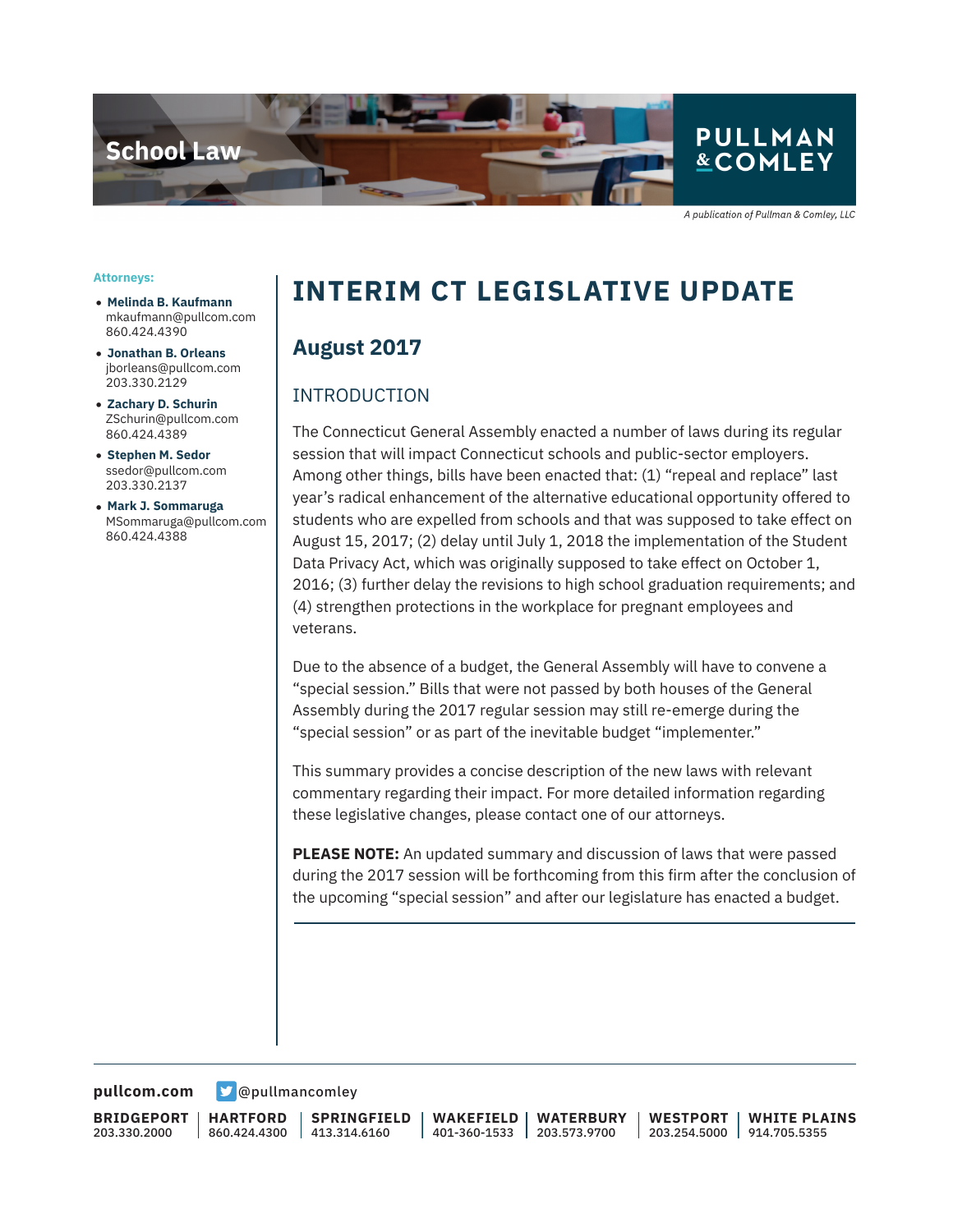# INTERIM CT LEGISLATIVE UPDATE

# EDUCATION LAW

## *MANDATE RELIEF, DELAYS AND ROLLBACKS*

**PUBLIC ACT 17-220: AN ACT CONCERNING EDUCATION MANDATE RELIEF.** Among other things, this Act, which took effect on July 1, 2017: makes implementation of the uniform regional school calendar optional; **eliminates the new requirement that an alternative educational opportunity for expelled students be five hours per day and replaces it with a mandate to provide an alternative education opportunity consistent with standards that will be developed by the State Board of Education by August 15, 2017**; requires that only members of a schools crisis intervention team complete training in student restraint and seclusion; and requires school employers when making those background checks mandated by recent legislation (Public Act 16-67) to contact only those former employers by which an applicant was employed during the previous 20 years.

*IMPACT: Depending upon the guidelines issued by the State Board of Education, school districts may need to revise their discipline/expulsion policies.*

## *PROFESSIONAL DEVELOPMENT AND TRAINING*

**PUBLIC ACT 17-37: AN ACT IMPLEMENTING THE RECOMMENDATIONS OF THE TASK FORCE ON PROFESSIONAL DEVELOPMENT AND IN-SERVICE TRAINING REQUIREMENTS FOR EDUCATORS.** This Act, which took effect on July 1, 2017, implements the recommendations of the task force on professional development and in-service training requirements for educators by: (1) simply requiring that professional development be consistent with any goals identified by the certified employees and the local or regional board of education (in lieu of statutorily specified areas); and (2) eliminating certain in-service requirements. This Act also eliminates obsolete language concerning requirements for attestations by school districts to the State with respect to compliance with professional development requirements, and State review/ enforcement of the same.

## *HIGH SCHOOL GRADUATION*

#### **PUBLIC ACT 17-42: AN ACT CONCERNING REVISIONS TO THE HIGH SCHOOL GRADUATION**

**REQUIREMENTS.** This Act, which took effect on July 1, 2017, keeps the current graduation requirements in place through 2022. In addition, this Act revises the amendments that were previously scheduled to take place so that for classes graduating in 2023 and after, the state's minimum graduation requirement will be 25 credits, including not fewer than: (1) nine credits in the humanities, including civics and the arts; (2) nine credits in science, technology, engineering and mathematics; (3) one credit in physical education and wellness; (4) one credit in health and safety education; (5) one credit in world languages; and (6) a onecredit, mastery-based diploma assessment. The Act further provides that only courses that are in accordance with the statewide subject-matter content standards that are to be adopted by the State Board of Education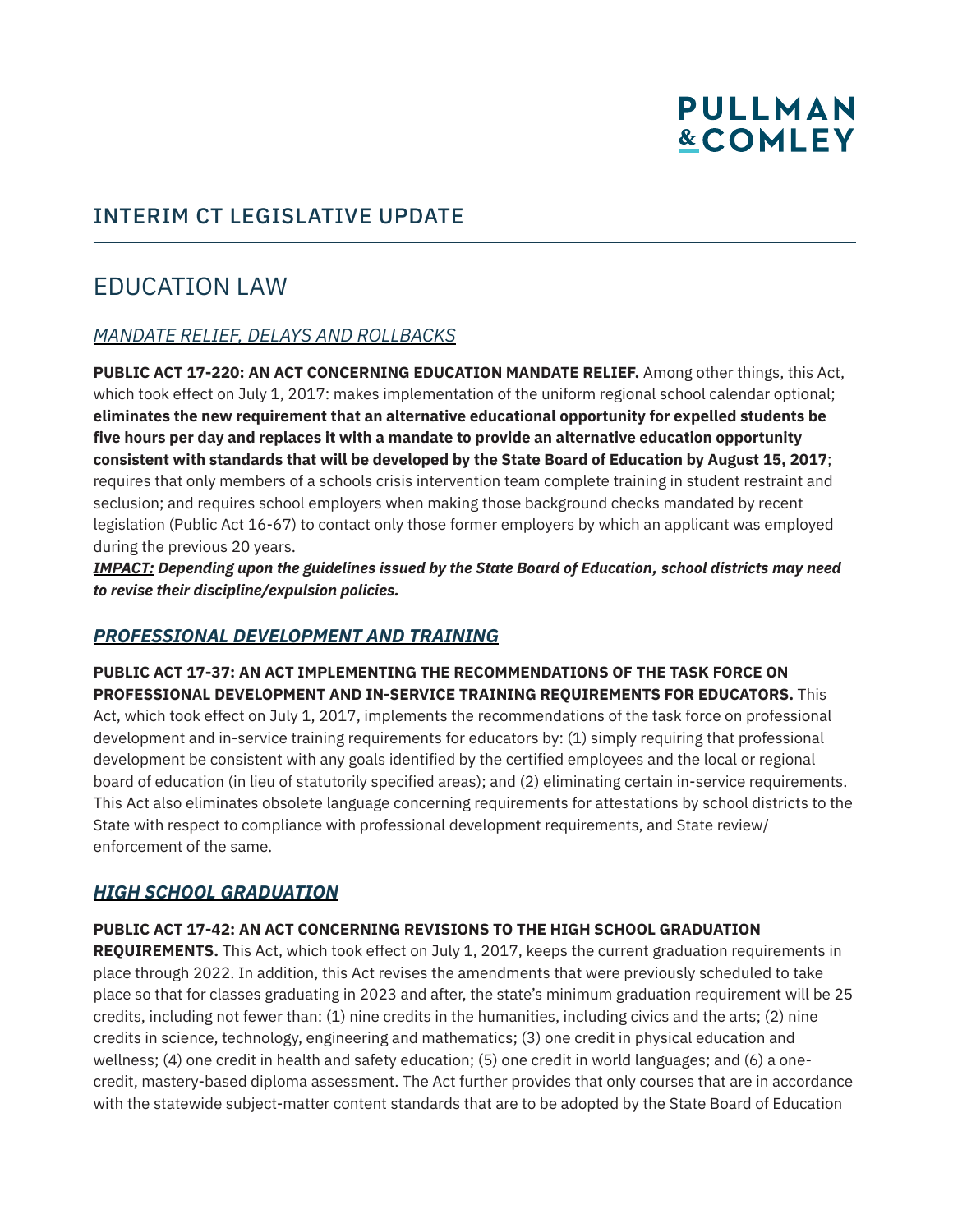# INTERIM CT LEGISLATIVE UPDATE

shall generally count towards graduation. The Act also delays the requirement to provide remedial services for students in grades seven through twelve until the start of the 2023-24 school year.

The Act does provide, however, that school districts may provide credits to students toward meeting the graduation requirements upon the successful demonstration of mastery of the subject matter content achieved through various alternative and flexible educational experiences and opportunities (including crosscurricular graduation requirements, career and technical education, virtual learning, work-based learning, service learning, dual enrollment and early college, courses taken in middle school, internships and studentdesigned independent studies), provided such demonstration of mastery is in accordance with the statewide subject-matter content standards.

*IMPACT: School districts may (yet again) have to revise their graduation policies.* 

**PUBLIC ACT 17-29: AN ACT CONCERNING CONNECTICUT'S SEAL OF BILITERACY.** This Act, which took effect on July 1, 2017, requires the State Board of Education to establish criteria by which a local or regional board of education may affix the "Connecticut State Seal of Biliteracy" on a diploma awarded to a student who has achieved a high level of proficiency in English and one or more foreign languages.

## *SPECIAL EDUCATION*

**PUBLIC ACT 17-3: AN ACT REQUIRING SPECIAL EDUCATION TEACHERS TO COMPLETE A PROGRAM OF STUDY IN EVIDENCE-BASED STRUCTURED LITERACY INTERVENTIONS FOR STUDENTS WITH**

**DYSLEXIA.** This Act, which took effect on July 1, 2017, requires teachers applying for professional certification with a comprehensive special education or integrated early childhood and special education endorsement to complete a program of study in the diagnosis and remediation of reading and language arts that specifically must include supervised practicum hours and instruction in the detection and recognition of, and evidence-based structured literacy interventions for, students with dyslexia.

**PUBLIC ACT 17-166: AN ACT CONCERNING TRAINING PROGRAMS FOR STATE AND LOCAL POLICE REGARDING JUVENILES WITH AUTISM SPECTRUM DISORDER OR NONVERBAL LEARNING DISORDER.**  This Act, which takes effect on October 1, 2017, requires the training offered to police to include techniques for handling incidents involving juveniles with autism spectrum disorder and non-verbal learning disorders.

## *GIFTED AND TALENTED STUDENTS*

**PUBLIC ACT 17-82: AN ACT CONCERNING SERVICES FOR GIFTED AND TALENTED STUDENTS.** This Act, which took effect on July 1, 2017, requires the State Department of Education to designate an employee to be responsible for providing local and regional boards of education and the parents or guardians of students information and assistance related to awareness about and identification of, and the provision of services to, gifted and talented students. **This Act also requires the Department of Education to develop guidelines regarding the provision of services to gifted and talented students in schools.** Such guidelines must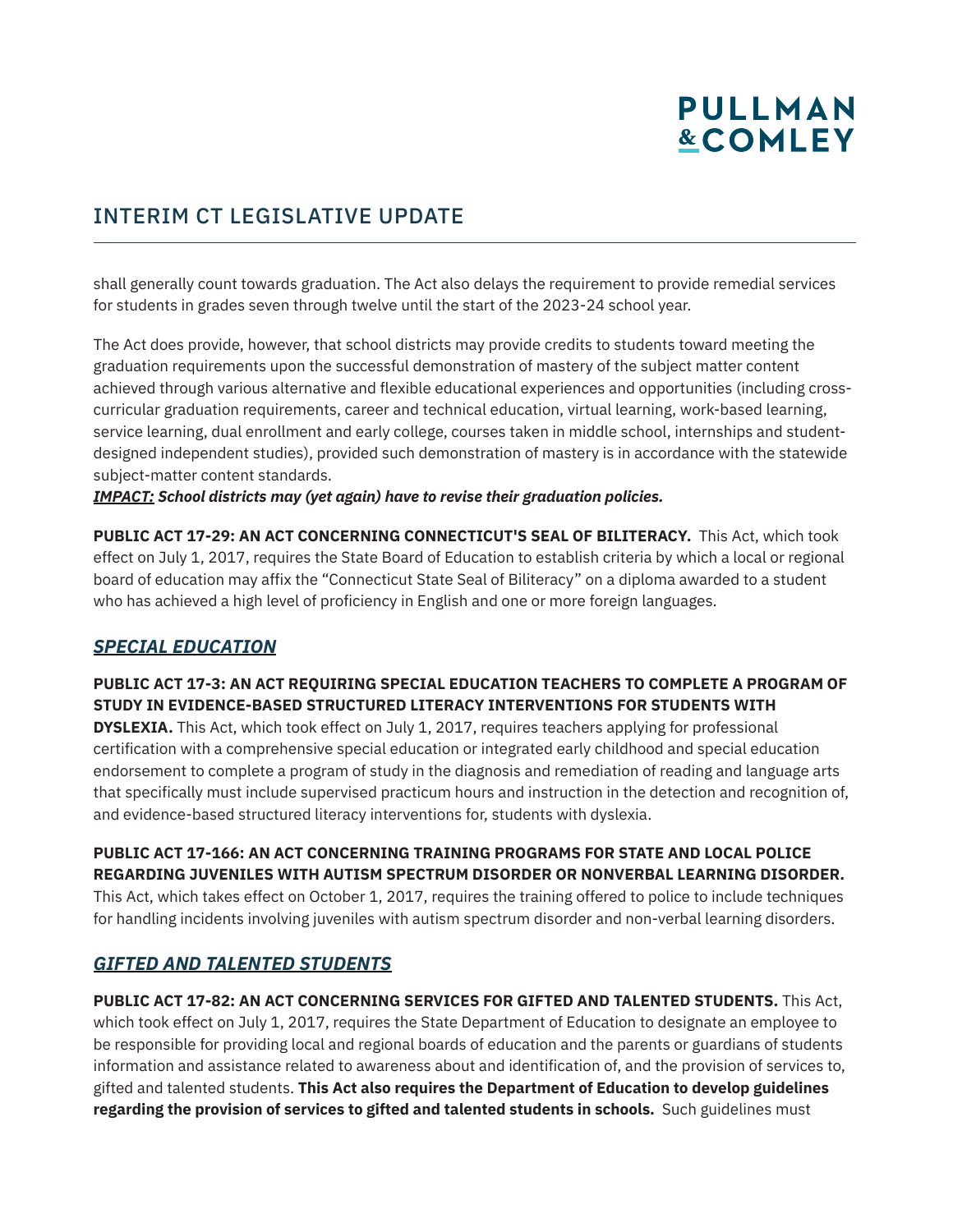# INTERIM CT LEGISLATIVE UPDATE

include best practices for (1) addressing the intellectual, social and emotional needs of gifted and talented students in schools, and (2) providing educator training and professional development relating to gifted and talented students.

## *DESEGREGATION, REFORM AND UNDER-PERFORMING SCHOOL DISTRICTS*

**PUBLIC ACT 17-172: AN ACT CONCERNING THE ESTABLISHMENT OF REDUCED-ISOLATION SETTING STANDARDS FOR INTERDISTRICT MAGNET SCHOOL PROGRAMS.** This Act, which took effect on July 1, 2017, creates a new student enrollment standard (with the goal of reducing racial, ethnic and economic isolation) for determining state operating grant eligibility for all interdistrict magnet schools, replacing three different categories of standards in current law. The Act allows the Commissioner of Education to establish a "reduced-isolation" standard which may not include enrollment of less than 20% "reduced-isolation" students in a school. In addition, the Act also allows a school to continue to receive the magnet school grant if it does not differ more than 1% from the "reduced-isolation" standard and is operating under an approved plan designed to meet compliance. The Act allows the Commissioner to create an alternative standard for 2018-2019 for the Sheff magnet schools in order to comply with any applicable court orders. This Act also makes the Center for Global Studies at Brien McMahon High School in Norwalk eligible for a full-time interdistrict magnet school program grant for the 2016-2017 fiscal year.

**PUBLIC ACT 17-215: AN ACT CONCERNING REFORM DISTRICT TURNAROUND PLANS.** This Act, which took effect on July 1, 2017, among other things, enhances the training for boards of education of low performing school districts that are implementing improvement plans, allows the State Department of Education to create a model school district responsibilities agreement (including the proper roles of boards of education), and includes such model agreements and leadership succession plans as part of a school district's alliance district plan.

# *EDUCATIONAL RECORDS AND PRIVACY*

**PUBLIC ACT 17-200: AN ACT MAKING REVISIONS TO THE STUDENT DATA PRIVACY ACT OF 2016.** This Act, which took effect on passage (July 10, 2017), **delays the implementation of the requirements of the Student Data Privacy Act of 2016** (Public Act 16-189) until July 1, 2018. This Act further revises the Student Data Privacy Act so that when it does take effect, school districts will have two business days (instead of 48 hours) to electronically notify students and parents after discovery of a breach of data security. In addition, the Act requires the State Department of Education to provide guidance to local and regional boards of education concerning the implementation of both the Family Educational Rights and Privacy Act ("FERPA") and the Student Data Privacy Act. Finally, this Act makes revisions with respect to the composition of the "Student Data Privacy Task Force", and extends the deadline for the Task Force to issue its report until January 1, 2018.

*IMPACT: If they have not done so already (while trying to comply with the prior October 1, 2016 deadline),*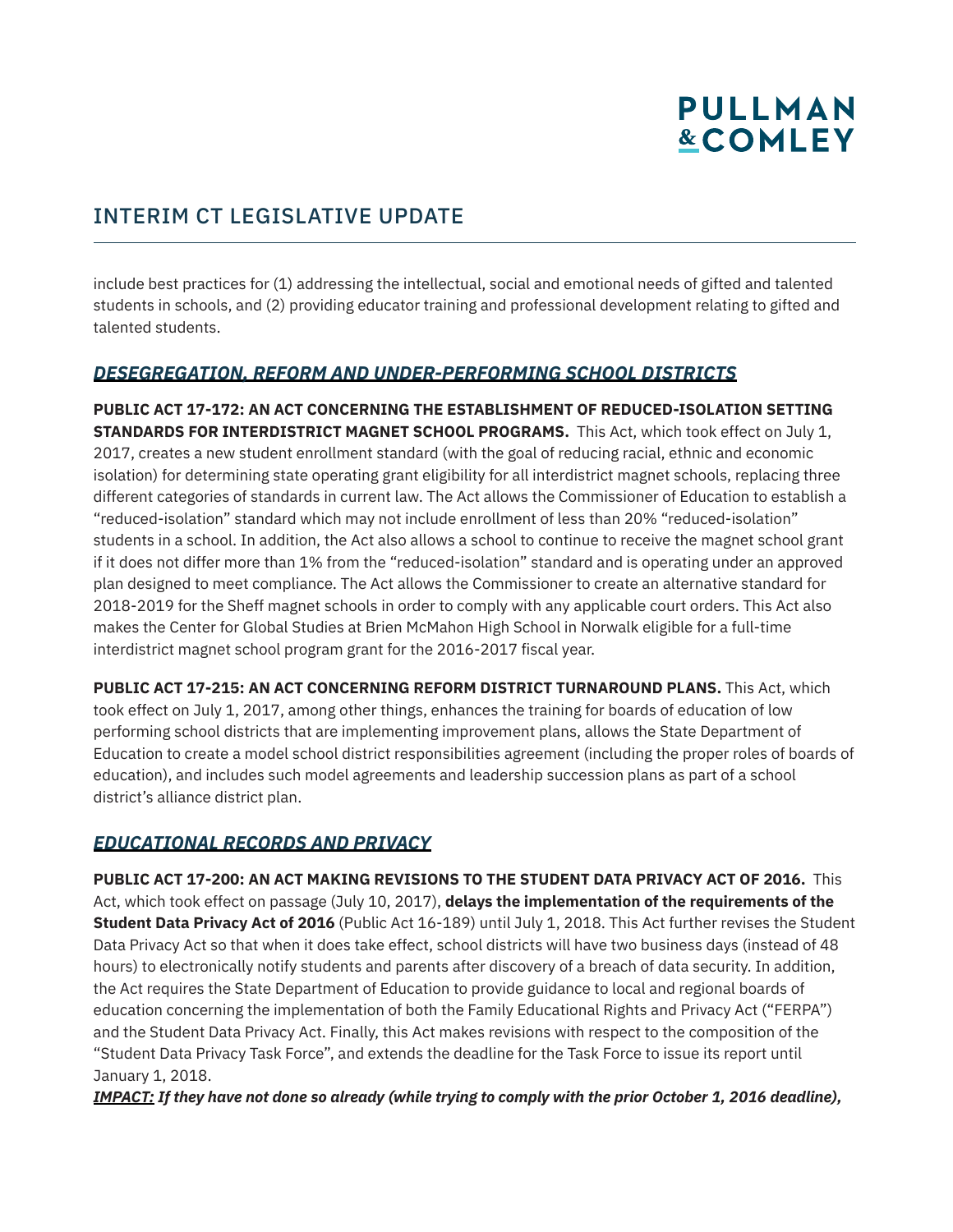# INTERIM CT LEGISLATIVE UPDATE

*school districts will need to ensure that contracts entered into after July 1, 2018 contain those terms specified and mandated in the Student Data Privacy Act, and (subject to any further guidance issued by the State Department of Education) revise their student records policies.* 

**PUBLIC ACT 17-194: AN ACT CONCERNING ACCESS TO STUDENT RECORDS FOR CERTAIN UNACCOMPANIED YOUTHS.** This Act, which took effect on July 1, 2017, entitles "unaccompanied" homeless youth to have access to all of their educational, medical or "similar" records in a school district's cumulative file.

## *OMNIBUS*

**PUBLIC ACT 17-173: AN ACT CONCERNING MINOR REVISIONS AND ADDITIONS TO THE EDUCATION STATUTES.** This Act, which took effect on July 1, 2017 requires the State Department of Education to notify school districts of their students' mastery examination scores by August 15 of each year, **postpones the requirement that teachers have a master's degree in order to obtain professional educator certification from July 1, 2016 until July 1, 2018**, provides that school district vision screenings include where necessary a recommendation for the student to examined by an optometrist or ophthalmologist, requires school districts (and private providers) to provide further information upon request during audits of private special education placements, permits candidates for licensure as a marital and family therapist to provide such services to students and their families, extends the timeline for the State to provide digitalized individualized education program software to school districts (with the State merely having to provide it to ten school districts for 2017-2018 and not the remaining districts until July 1, 2018), permits a one-time two-year extension for an acting superintendent of schools who does not have certification due to a "hardship," and establishes a task force to study issues relating to the governance, financing, general conduct and roles of interscholastic athletic programs, with a report due back to the General Assembly's Education Committee by January 1, 2018. The Act also clarifies that retired teachers who are re-employed may continue to receive their retiree health insurance as generally provided via the Teacher Retirement System, and eliminates the requirement that such re-employed teachers receive health insurance from the re-employing board of education.

**PUBLIC ACT 17-68: AN ACT CONCERNING VARIOUS REVISIONS AND ADDITIONS TO THE EDUCATION STATUTES.** This Act, which generally took effect on July 1, 2017, among other things, extends various grant programs, applies the education employees' background check requirements to private school employees, **permits school districts to enter into agreements with their towns to take over responsibility for the provision of non-educational services**, requires school nurses to receive twelve hours of specified training within one year of appointment, expressly authorizes local and regional school districts to require private special education providers to provide monthly or quarterly reports as to the services being provided to their students and permit periodic site visits by the district (and to require the district to submit to audits with respect to such placements), expressly indicates that incarcerated parents are still generally entitled to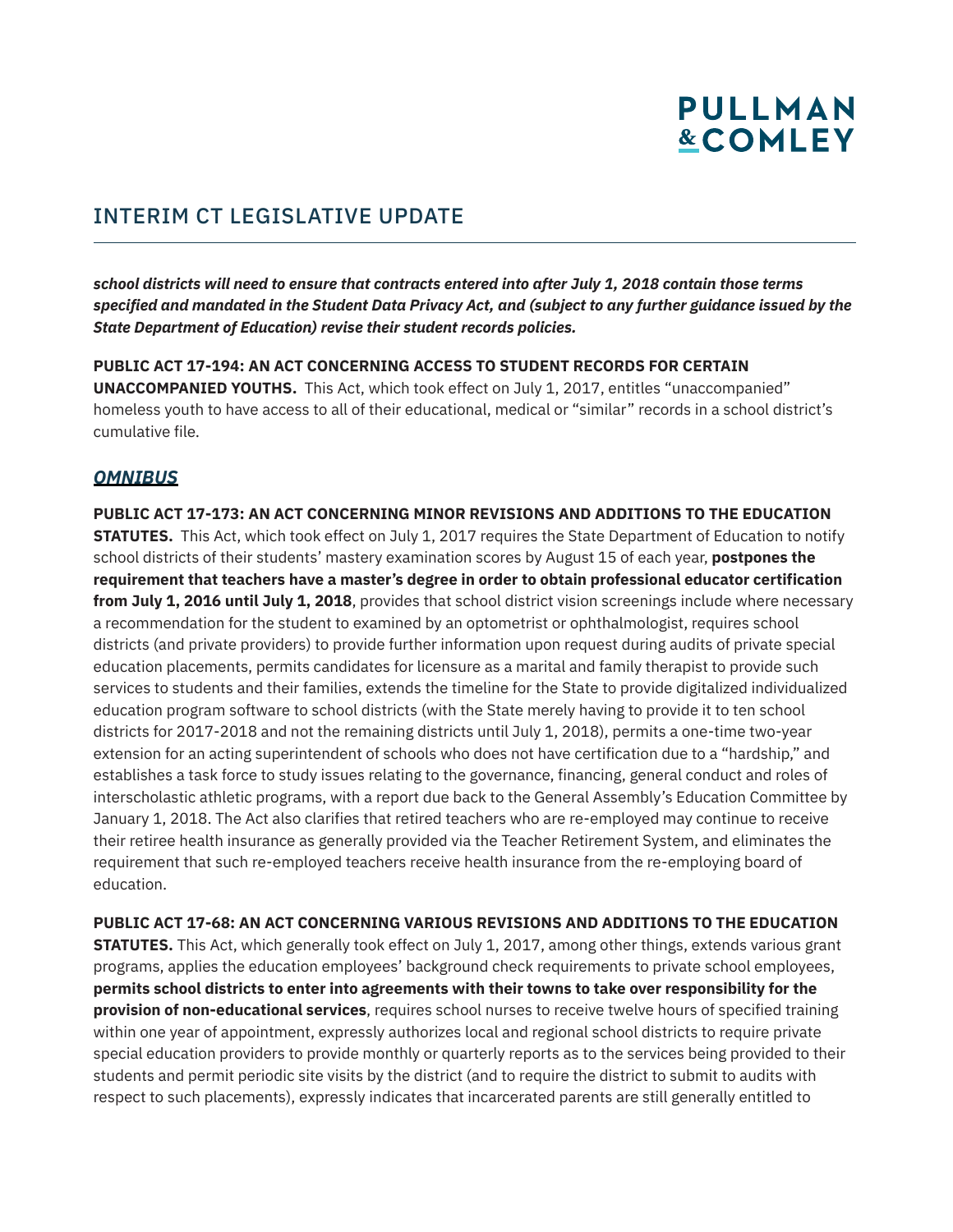# INTERIM CT LEGISLATIVE UPDATE

access to their child's student records (with certain exceptions), provides for non-renewable out-of-state teacher permits, extends the "resident teacher" permits from one year to two years, and expressly authorizes public library boards of trustees to make policies and rules with respect to library internet usage. This Act also establishes a private school transportation pilot program for July 1, 2017 through June 30, 2027. Specifically, local or regional boards of education for each town located within 12 miles of the West Hartford, New Haven, Shelton, Stamford and Montville school districts shall participate in a pilot program to provide school transportation services for resident students to attend an equivalent nonpublic school located in the school districts of West Hartford, New Haven, Shelton, Stamford and Montville. This Act also requires each local and regional board of education to complete and submit a State Department of Education-issued "Health Services Program Information Survey". The Act requires the Department of Motor Vehicles to ensure that school bus companies are fulfilling their duty to monitor the Department's periodic reports on drivers who have had their licenses withdrawn, suspended, or revoked.

#### **PUBLIC ACT 17-14: AN ACT IMPLEMENTING THE RECOMMENDATIONS OF THE DEPARTMENT OF**

**EDUCATION.** Among other things, this Act, which generally took effect on July 1, 2017: (1) removes from the definition of "student absence" for truancy/attendance purposes any in-school suspension of at least onehalf day; (2) removes the annual April 15 reporting deadline for regional education service centers to submit Open Choice seat availability to the State Department of Education; (3) continues, with some revisions, a supplemental magnet transportation grant to the Capitol Region Education Council; and (4) moves the administration of the statewide science mastery exam from Grade 10 to Grade 11, commencing with the 2018-19 school year.

*IMPACT: School districts may (again) have to revise their attendance/absenteeism policies.* 

#### **PUBLIC ACT 17-202: AN ACT CONCERNING THE USE OF RESPECTFUL AND PERSON-FIRST LANGUAGE.**

Among other things, this Act, which takes effect on October 1, 2017, updates the terminology used in various statutes by, among other things, substituting the terms "persons with disabilities" for "handicapped persons," "deaf and hard of hearing" for "hearing impaired" and "older person" for "elderly person."

### **PUBLIC ACT 17-13: AN ACT CONCERNING THE LEGISLATIVE COMMISSIONERS' RECOMMENDATIONS FOR TECHNICAL REVISIONS TO THE STATUTES RELATING TO EDUCATION AND EARLY CHILDHOOD.**

This Act, which took effect on July 1, 2017, makes merely technical changes to certain education and early childhood statutes.

## *CRIMINAL STATUTES GOVERNING "SEXTING"*

**PUBLIC ACT 17-25: AN ACT CONCERNING "SEXTING" BY A CHILD.** This Act, which takes effect on October 1, 2017, eliminates the lower age limits in the criminal laws prohibiting the possession or transmission of child pornography by a minor (so-called "sexting").

*IMPACT: School districts may need to revise their discipline/expulsion policies with respect to sexting.*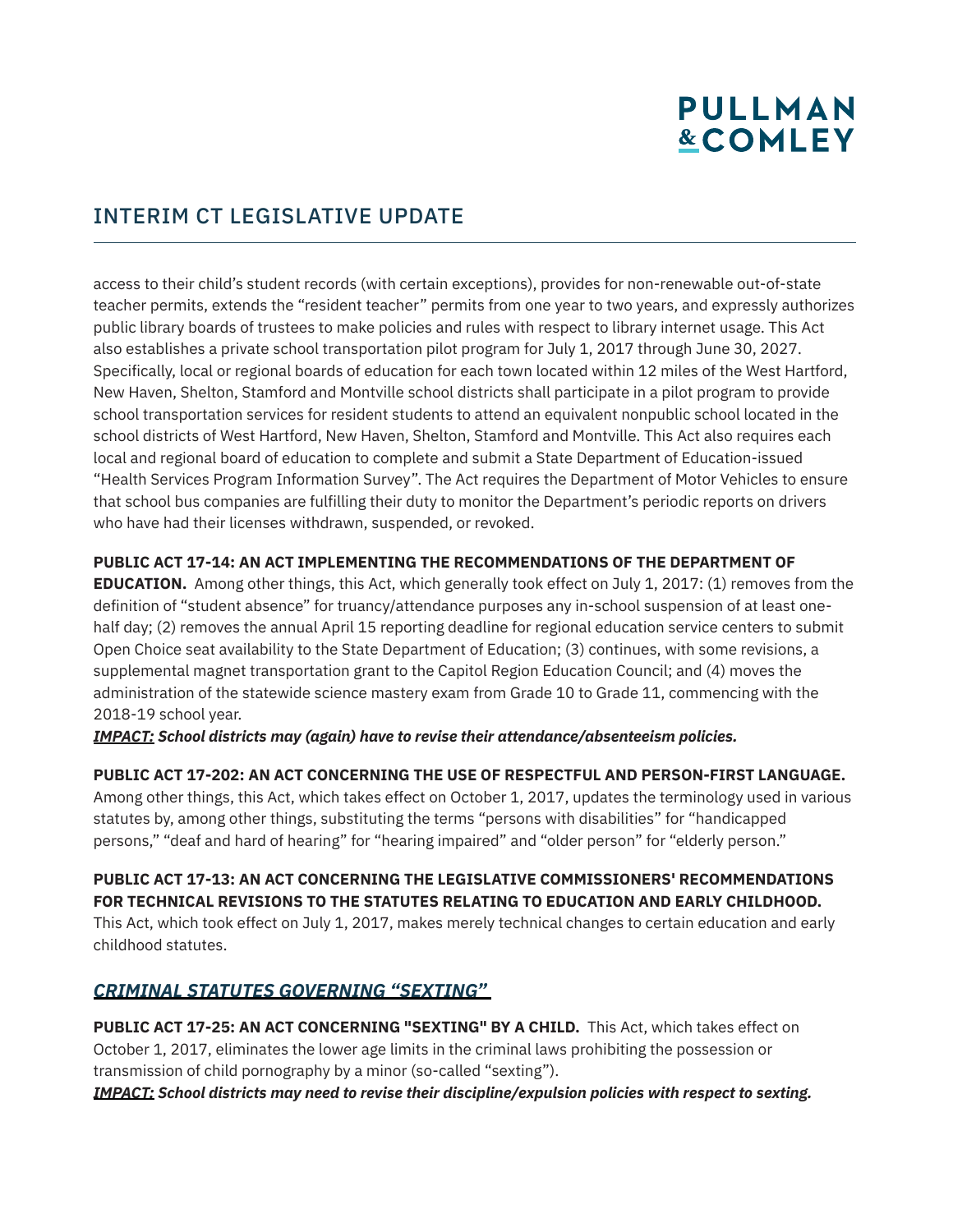# INTERIM CT LEGISLATIVE UPDATE

## *EARLY CHILDHOOD*

**SPECIAL ACT 17-1: AN ACT CONCERNING THE DEVELOPMENT OF A PLAN FOR UNIVERSAL PRESCHOOL.** This Act, which took effect on July 1, 2017, requires the State Department of Education, in consultation with the Office of Early Childhood, to develop a plan for universal preschool beginning in 2022, with the Department submitting its plan and recommendations to the General Assembly's Education Committee by January 1, 2019.

**PUBLIC ACT 17-41: AN ACT CONCERNING REVISIONS TO THE STAFF QUALIFICATIONS REQUIREMENT FOR EARLY CHILDHOOD EDUCATORS.** This Act, which took effect on July 1, 2017, allows an individual who holds a bachelor's degree and has completed 12 credits or more in early childhood education or child development to satisfy the staff qualifications requirement for early childhood educators.

**PUBLIC ACT 17-101: AN ACT CONCERNING EARLY LITERACY.** This Act, which took effect on July 1, 2017, (1) requires that the results of the reading instruction/literacy survey be distributed to teachers and supervisors in order to inform such teachers' professional development in reading instruction; and (2) establishes a reading readiness program that provides tiered supports in early literacy to school districts designated as an alliance school district and to each school within the "Commissioner's Network" of schools.

## *TECHNICAL HIGH SCHOOLS*

**PUBLIC ACT 17-237: AN ACT CONCERNING THE ESTABLISHMENT OF THE TECHNICAL HIGH SCHOOL SYSTEM AS AN INDEPENDENT AGENCY.** This Act, which took effect on July 1, 2017, will convert the Connecticut Technical High School System into an independent state agency, separate and apart from the State Board of Education. The System will be renamed the "Connecticut Technical Education and Career System", and its high schools will be renamed "technical education and career schools". There will be a twoyear transition period, during which the System will remain under the State Board of Education's oversight, with the System becoming a fully independent agency (with its own executive director and budget) effective with the 2019-2020 school year.

**PUBLIC ACT 17-100: AN ACT ESTABLISHING A DIVISION OF POSTSECONDARY EDUCATION PROGRAMS WITHIN THE TECHNICAL HIGH SCHOOL SYSTEM.** This Act, which took effect upon passage (July 5, 2017), establishes a post-secondary vocational programs division within the technical high school system, and would classify licensed practical nurse programs and aviation maintenance programs at technical high schools as "postsecondary education programs" for purposes of maintaining students' eligibility for federal Pell grants.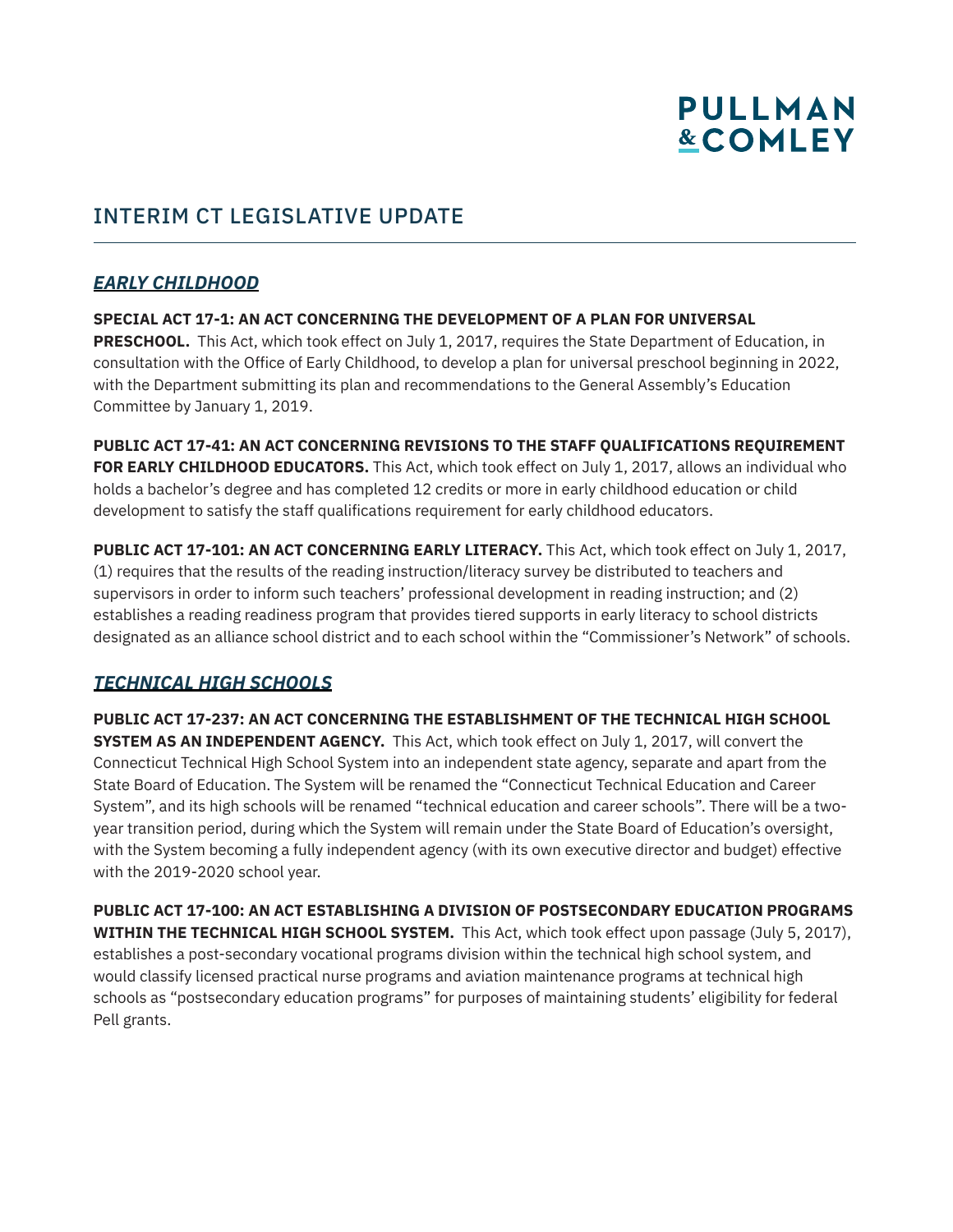# INTERIM CT LEGISLATIVE UPDATE

## *TASK FORCES AND STUDIES*

**PUBLIC ACT 17-67: AN ACT CREATING AN ADVISORY COUNCIL RELATING TO DIGITAL CITIZENSHIP, INTERNET SAFETY AND MEDIA LITERACY.** This Act, which took effect on July 1, 2017, establishes a "Digital Citizenship, Internet Safety and Media Literacy Advisory Council" within the Department of Education, which will provide recommendations to the State Board of Education regarding: (1) best practices relating to instruction in digital citizenship, Internet safety and media literacy; and (2) methods of instructing students to "safely, ethically, responsibly and effectively use media and technology resources."

**SPECIAL ACT 17-6: AN ACT ESTABLISHING A TASK FORCE TO STUDY VOLUNTARY ADMISSIONS TO THE DEPARTMENT OF CHILDREN AND FAMILIES.** This Act, which took effect upon passage (June 20, 2017), establishes a task force to study the voluntary services program operated by the Department of Children and Families.

# EMPLOYMENT LAW

## *EMPLOYMENT DISCRIMINATION*

**PUBLIC ACT 17-118: AN ACT CONCERNING PREGNANT WOMEN IN THE WORKPLACE.** This Act, which takes effect on October 1, 2017, expands the non-discrimination protections and accommodations employers must make for pregnant employees. The Act expands the pregnancy discrimination/ accommodations protections to include lactation. The Act lists specific "reasonable accommodations" an employer may be obligated to provide (assuming the employer cannot establish an "undue hardship"), including permission to sit while working, more frequent or longer breaks, periodic rest, assistance with manual labor, job restructuring, light duty assignments, modified work schedules, temporary transfers to less strenuous or hazardous work, time off to recover from childbirth, or break time and appropriate facilities for expressing breast milk. The Act also explicitly prohibits employers from: (1) denying employment opportunities to an employee or person seeking employment due to the employee's request for a reasonable accommodation due to her pregnancy; (2) forcing an employee or person seeking employment affected by pregnancy to accept a reasonable accommodation if the employee or person seeking employment does not have a known limitation related to her pregnancy, or does not require a reasonable accommodation to perform the essential duties related to her employment; (3) requiring an employee to take a leave of absence if a reasonable accommodation can be provided in lieu of such leave; and (4) retaliating against an employee in the terms, conditions or privileges of her employment based upon such employee's request for a reasonable accommodation.

*IMPACT: It is unclear if this Act actually imposes any additional mandates, but employers as always should carefully consider requests for leave and accommodations made by pregnant employees.*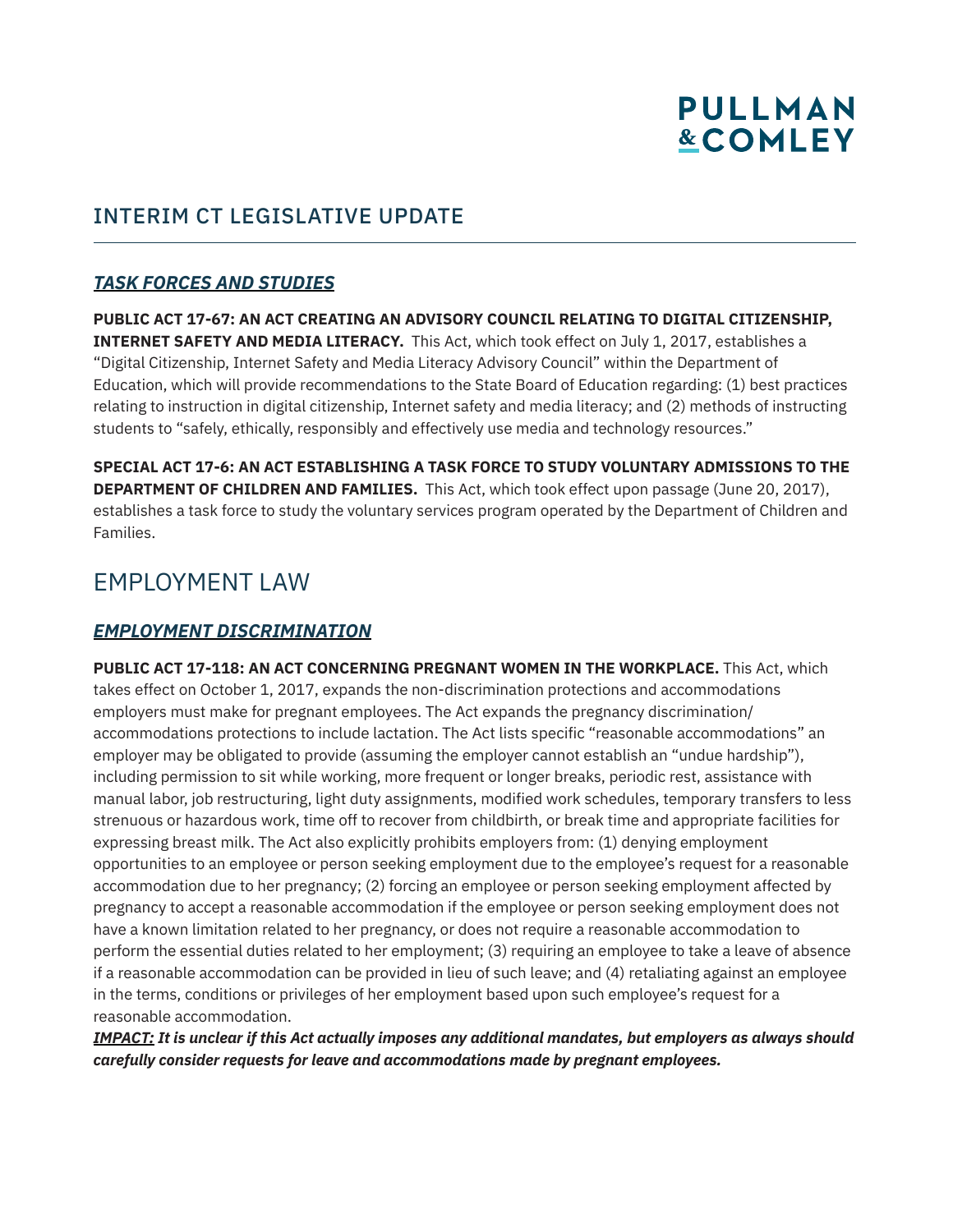

# INTERIM CT LEGISLATIVE UPDATE

#### **PUBLIC ACT 17-127: AN ACT CONCERNING DISCRIMINATORY PRACTICES AGAINST VETERANS, LEAVES OF ABSENCE FOR NATIONAL GUARD MEMBERS, APPLICATION FOR CERTAIN MEDICAID PROGRAMS AND DISCLOSURE OF CERTAIN RECORDS TO FEDERAL MILITARY LAW ENFORCEMENT.** This

Act, which takes effect on October 1, 2017, includes a prohibition against discrimination on the basis of veteran's status in the various state statutes prohibiting discrimination (including employment and public accommodations), with such discrimination claims being within the jurisdiction of the Commission on Human Rights and Opportunities. The Act also extends the state military leave provisions applicable to employers to cover leave by an employee who is serving in another state's National Guard.

*IMPACT: Employers may need to revise their non-discrimination and equal employment opportunity policies (if such policies do not already include veteran's status as a protected classification).* 

## *WORKERS' COMPENSATION*

**PUBLIC ACT 17-27: AN ACT CONCERNING WITHHOLDING WORKERS' COMPENSATION INCOME FOR CHILD SUPPORT.** This Act, which takes effect on January 1, 2018, expressly permits the withholding of child support from workers' compensation benefits.

## *MUNICIPALITIES*

**PUBLIC ACT 17-180: AN ACT CONCERNING NOTIFICATION TO THE POLICE OFFICER STANDARDS AND TRAINING COUNCIL.** This Act, which takes effect on October 1, 2017, requires local and state law enforcement units to inform the Police Officer Standards and Training Council ("POST") if they know that a former police officer is applying for a job after the officer was dismissed (or resigned while under investigation) for certain specified serious misconduct.

**PUBLIC ACT 17-142: AN ACT REQUIRING ADMINISTRATORS OF CERTAIN RETIREMENT PLANS TO DISCLOSE CONFLICTS OF INTEREST.** This Act, which takes effect on October 1, 2017, requires companies that administer Section 403(b) retirement plans for "political subdivisions" of the state (such as public school districts) to disclose (1) the fee ratio and return, net of fees, for each investment under the plan, and (2) fees paid to any person who provides investment advice (whether directly or through publications) to plan participants. Such disclosures must be made upon plan enrollment and at least annually thereafter.

## **PUBLIC ACT 17-107: AN ACT AUTHORIZING THE FUNDING OF UNFUNDED ACCRUED MUNICIPAL EMPLOYEES' RETIREMENT SYSTEM LIABILITIES BY MUNICIPALITIES.** This Act, which took effect on July

1, 2017, allows municipalities that have accrued an unfunded liability to the Municipal Employees Retirement System ("MERS") as of July 1, 2017 to issue bonds to pay for all or part of the unfunded liability, and sets forth procedures for the authorization and issuance of such bonds.